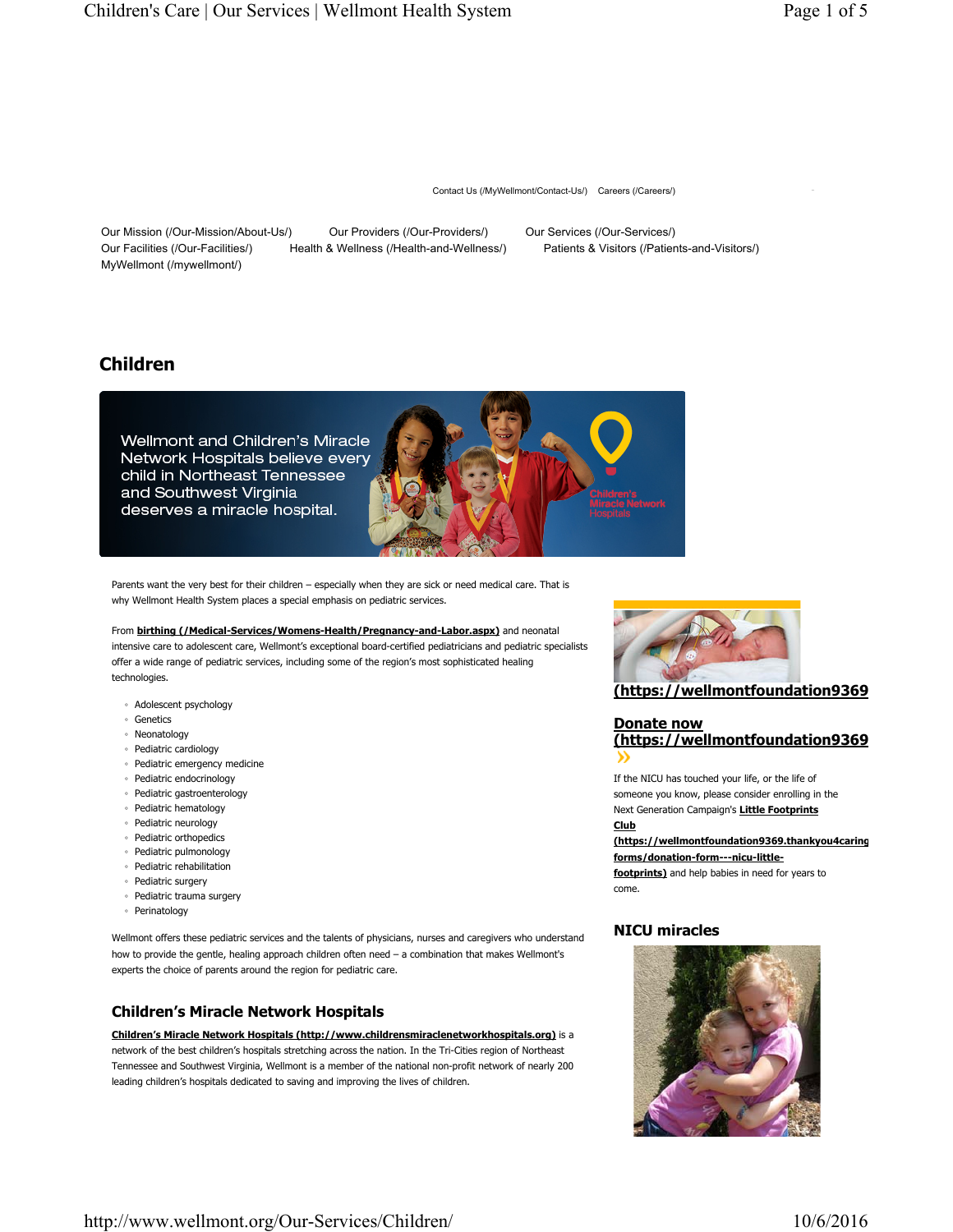Residents across Northeast Tennessee and Southwest Virginia open their hearts each year, donating hundreds of thousands of dollars through Children's Miracle Network Hospitals' fundraisers and telethons. Currently, more than 11,000 local individuals and businesses have donated more than \$7 million to support children's care at Wellmont hospitals through Children's Miracle Network Hospitals. All money raised locally stays in local communities to support children's care at Wellmont hospitals and the deserving community organizations that meet our children's needs.

Donations through Children's Miracle Network Hospitals help ensure our region's children continue to benefit from an array of specialized services.

- New equipment and technologies at Wellmont's regional facilities
- Capital expansion projects
- Extended children's services
- Research programs for children
- Health education initiatives
- Special children's clinics

Visit the **Wellmont Foundation (/WorkArea/linkit.aspx?LinkIdentifier=id&ItemID=2271)** to learn more or **make your own donation to children's care**

**(https://wellmontfoundation9369.thankyou4caring.org/CMN)** in Northeast Tennessee and Southwest Virginia.

#### **Children's intensive care units**

An innovator in pediatric care since 1935, **Holston Valley Medical Center (/Hospitals/Holston-Valley-Medical-Center.aspx)** opened Northeast Tennessee's first neonatal intensive care unit more than two decades ago. Today, Holston Valley's Level III NICU has 15 dedicated beds with skilled physicians and staff members caring for babies delivered as young as 24 weeks of age - newborns requiring the very highest level of care in order to thrive. A specially certified NICU medical team provides essential services to ensure the safety and wellbeing of newborns, including hearing screenings and car seat "challenge" tests for babies prior to leaving the hospital.

Holston Valley's NICU is also partnered with the **Vermont Oxford Network (http://www.vtoxford.org/)**, an organization that continuously works to improve the quality and safety of care to newborns and their families.

When regional children require advanced medical attention, Holston Valley's pediatric intensive care unit provides a truly special setting for children. Along with superior medical services and the support of highly trained staff, Holston Valley's PICU offers four beds, dedicated pediatric emergency rooms, a special pediatrics waiting area and an open MRI for comfort and ease of mind.

### **Child counseling and development**

Because hospital visits can be frightening situations for children, Wellmont offers a child life specialist for counseling to help children cope with anxiety or fear. Through play, child life specialists are uniquely trained to help teach children about what will be happening to them - because when children understand what is happening, they are less likely to be afraid.

Child counselors also work with children through the **Child Development Center (/Our-Facilities/Additional-Facilities-And-Locations/Wellmont-Child-Development-Center/)** at **Bristol Regional Medical Center (/Hospitals/Bristol-Regional-Medical-Center.aspx)**. This unique daycare and after-school learning center places special emphasis on children's physical, emotional, cognitive and social development needs. The center was originally established to serve children of Wellmont employees but also offers spaces on a limited basis to children throughout the community.

### **Partnerships for children's health**

Holston Valley Medical Center has partnered with Knoxville's **East Tennessee Children's Hospital (http://www.etch.com/)** – the only certified comprehensive regional pediatric center in East Tennessee and one of only four such centers in the state – to further enhance children's health care in the Tri-Cities region of Northeast Tennessee and Southwest Virginia. Open since 1937, East Tennessee Children's Hospital has pediatric specialists in 28 areas.

In the past, many Tri-Cities children and their families traveled hours for certain advanced levels of pediatric care. Holston Valley's partnership with East Tennessee Children's Hospital now brings advanced pediatric care closer to home, with many board-certified pediatric specialists and sub-specialists from Knoxville established at Holston Valley and serving children in Northeast Tennessee and Southwest Virginia.

Emily and Madison Surgener were born 10 weeks before their due date. Today, thanks to the NICU at Holston Valley, they are thriving, healthy girls who are true miracles. Check out their story and those of other children across the region who have grown up happy and healthy – and as **NICU miracles (/Wellmont-Foundation/NICU/NICU-Miracles/)**.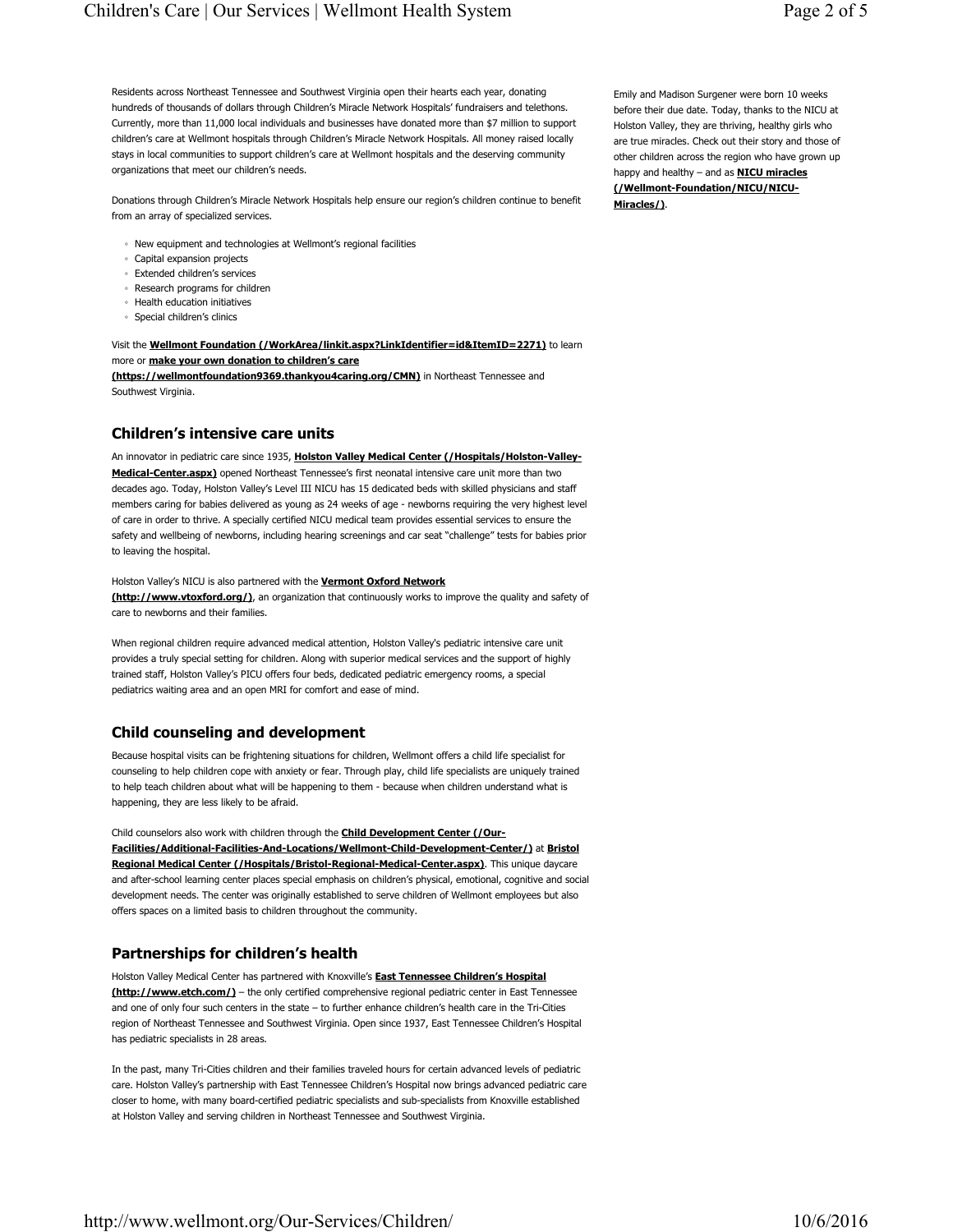Additionally, Wellmont offers community benefit and serves the developmental needs of regional children through partnerships with numerous community organizations including the **YMCA**

**(http://www.ymca.net/)**, **YWCA (http://www.ywca.org)** and **Boys & Girls Clubs of America (http://www.bgca.org/)**.

## **Related Links**

- **Administration for Children and Families (http://www.acf.hhs.gov/)**
- **American Academy of Pediatrics (http://www.aap.org/)**
- **Boys & Girls Clubs of America (http://www.bgca.org/)**
- **Children's Miracle Network Hospitals (http://www.childrensmiraclenetworkhospitals.org)**
- **East Tennessee Children's Hospital (http://www.etch.com/)**
- **Keep Kids Healthy (http://www.keepkidshealthy.com/)**
- **National Institute of Child Health and Human Development**
- **(http://www.nichd.nih.gov/)** ◦ **Vermont Oxford Network (http://www.vtoxford.org/)**
- **YMCA (http://www.ymca.net/)**
- **YWCA (http://www.ywca.org)**

# **Children's care news**

**Sweet Treats At Dairy Queen To Benefit Children's Miracle Network Hospitals (/News/Our-Services/Medical-Services/Children/2014/Sweet-Treats-At-Dairy-Queen-To-Benefit-Children-s-Miracle-Network-Hospitals-23622243579.aspx)**

8/9/14 - On Thursday, Aug. 14, Dairy Queen will sponsor its annual Miracle Treat Day to benefit Children's Miracle Network Hospitals. Restaurants in Northeast Tennessee and Southwest Virginia will donate to Children's Miracle Network \$1 or more from every Blizzard sold.

#### **Country Musicians Collin Raye, Brinley Addington To Perform At Concert For Children's Miracle Network (/News/Our-Services/Medical-Services/Children/2014/Country-Musicians-Collin-Raye,-Brinley-Addington-To-Perform-At-Concert-For-Children-s-Miracle-Network-23622243582.aspx)**

5/27/14 - Acclaimed country music artist Collin Raye and highly regarded opening act Brinley Addington will enhance children's care at Wellmont Health System hospitals with a special concert Saturday, June 21, at the Farmer's Market. The duo will demonstrate their flair for creating and performing dynamic music when they hit the stage at 7 p.m. for the second annual Brinley Addington Hometown Throwdown presented by First Kingsport Credit Union.

#### **Chico's Helps Save Lives With Children's Miracle Network Fundraiser (/News/Our-Services/Medical-Services/Children/2014/Chico-s-Helps-Save-Lives-With-Children-s-Miracle-Network-Fundraiser-23622243583.aspx)**

5/13/14 - Chico's, a women's clothing and accessories store at 3020 Franklin Terrace Drive, Johnson City, will donate to Children's Miracle Network Hospitals 10 percent of the money from purchases made Thursday, May 15. The store will have additional donation opportunities at registers.

### **Patients, Caregivers Celebrate 28 Years Of Care At Holston Valley's Annual NICU Reunion (/News/Our-Services/Medical-Services/Children/2014/Patients,-Caregivers-Celebrate-28-Years-Of-Care-At-Holston-Valley-s-Annual-NICU-Reunion-23622243580.aspx)**

4/29/14 - The annual NICU reunion will be held Sunday, May 4, from 2-4 p.m. at the Holston Valley Outpatient Center on the Eastman Outpatient Campus at 103 W. Stone Drive in Kingsport. All NICU graduates and their families are invited.

#### **Holston Valley Unveils Next Generation Campaign To Raise \$2.5 Million To Increase NICU's Services (/News/Our-Services/Medical-Services/Children/2014/Holston-Valley-Unveils-Next-Generation-Campaign-To-Raise-\$2-5-Million-To-Increase-NICU-s-Services-23622243581.aspx)**

4/23/14 - Holston Valley Medical Center is embarking on a \$2.5 million project to enhance the quality of care these babies receive. At a news conference Wednesday, April 23, Holston Valley and Wellmont Foundation leaders unveiled the Next Generation fundraising campaign, which will add valuable services and provide more space and comfort for patients and families.

Heart Care (/Our-Services/Heart-Care/) Cancer Care (/Our-

Services/Cancer-Care/)

Blood Donation Centers (/Donate-Save-Local-Lives-at-Marsh-Regional-Blood-Center/)

Diabetes (/Medical-Services/Diabetes/Diabetes.aspx)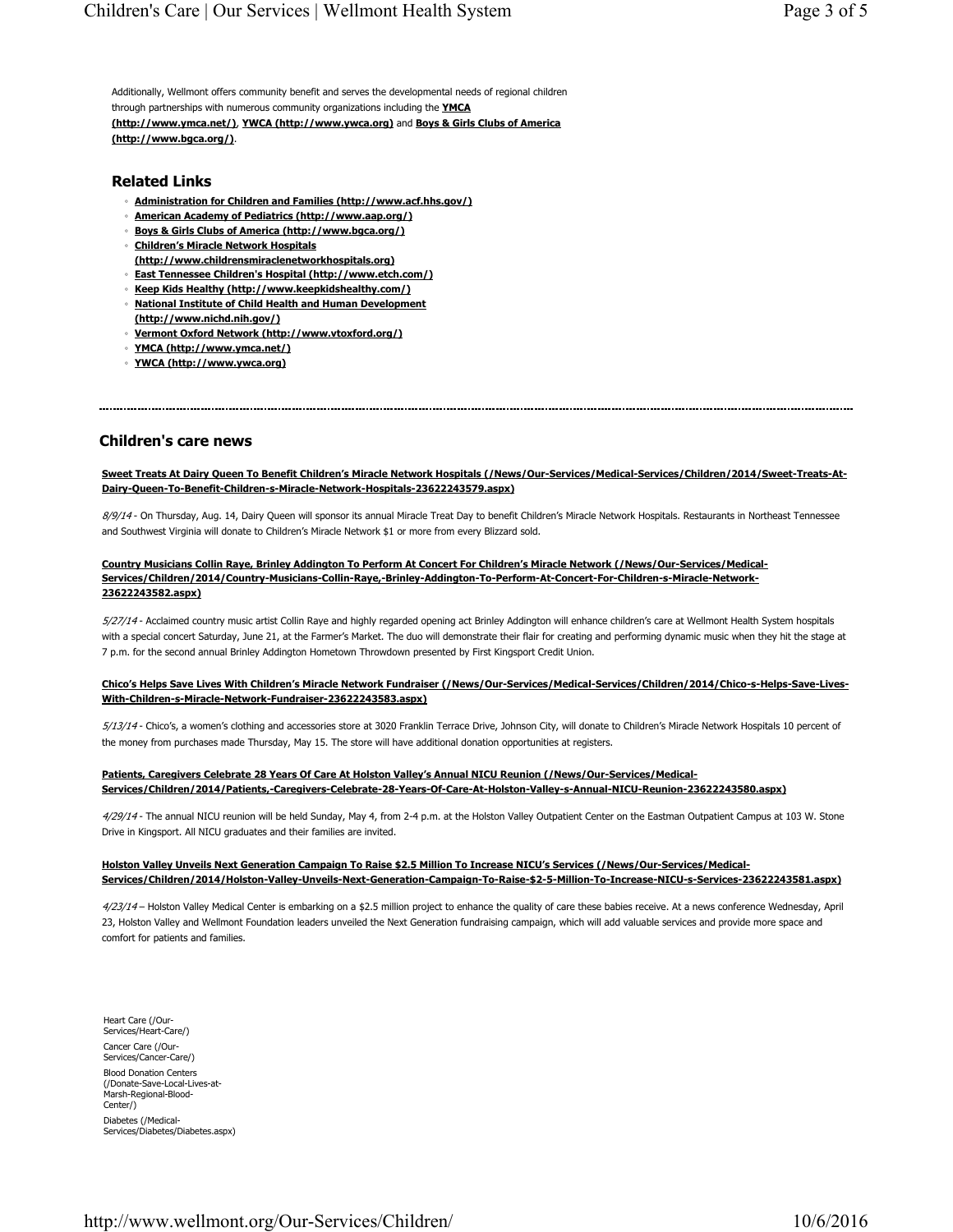Emergency & Trauma (/Medical-Services/Emergency-and-Trauma/Emergency-and-Trauma.aspx)

Children (/Our-Services/Children/)

Holston Valley Generations Campaign (/Wellmont-Foundation/Generations-Campaign/) NICU Miracle Stories (/Wellmont-Foundation/NICU/NICU-Miracles/)

Family Medicine (/Wellmont-Physicians/Wellmont-Medical-Associates/Medical-Specialties/Family-Medicine/) Hearing Services (/Medical-Services/Hearing-and-Audiology-Services.aspx) Home Care (/Medical-Services/Home-Care/homecare.aspx) Hospitalists (/Medical-Services/Hospitalists/Hospitalists.aspx) Hospice Care (/Medical-Services/Hospice/Hospice/) Internal Medicine (/Wellmont-Physicians/Wellmont-Medical-Associates/Medical-Specialties/Internal-Medicine/) Neuroscience - Brain & Spine (/Our-Services/Neuroscience/) Occupational Medicine (/Our-Services/Occupational-Medicine/) Orthopedics (/Our-Services/Orthopedics/) Palliative Care (/Medical-Services/Palliative-Care/Palliative-Care-Services.aspx) Psychiatry (/Medical-Services/Psychiatric/Psychiatric.aspx) Pulmonology & Sleep (/Our-Services/Pulmonology-and-Sleep-Medicine/) Radiology (/Medical-Services/Radiology/Radiology.aspx) Rehabilitation & Therapy (/Medical-Services/Rehabilitation/Rehabilitation-and-Therapy.aspx)

Stroke Care (/Medical-Services/Stroke-Care/Stroke-Care/)

Surgery (/Our-Services/Surgery/) Urgent Care & After-Hours Clinics (/Medical-Services/Emergency-and-Trauma/Wellmont-Urgent-

Care/) Weight Loss Services (/Our-Services/Weight-Loss/) Womens Health (/Our-Services/Womens-Health/)